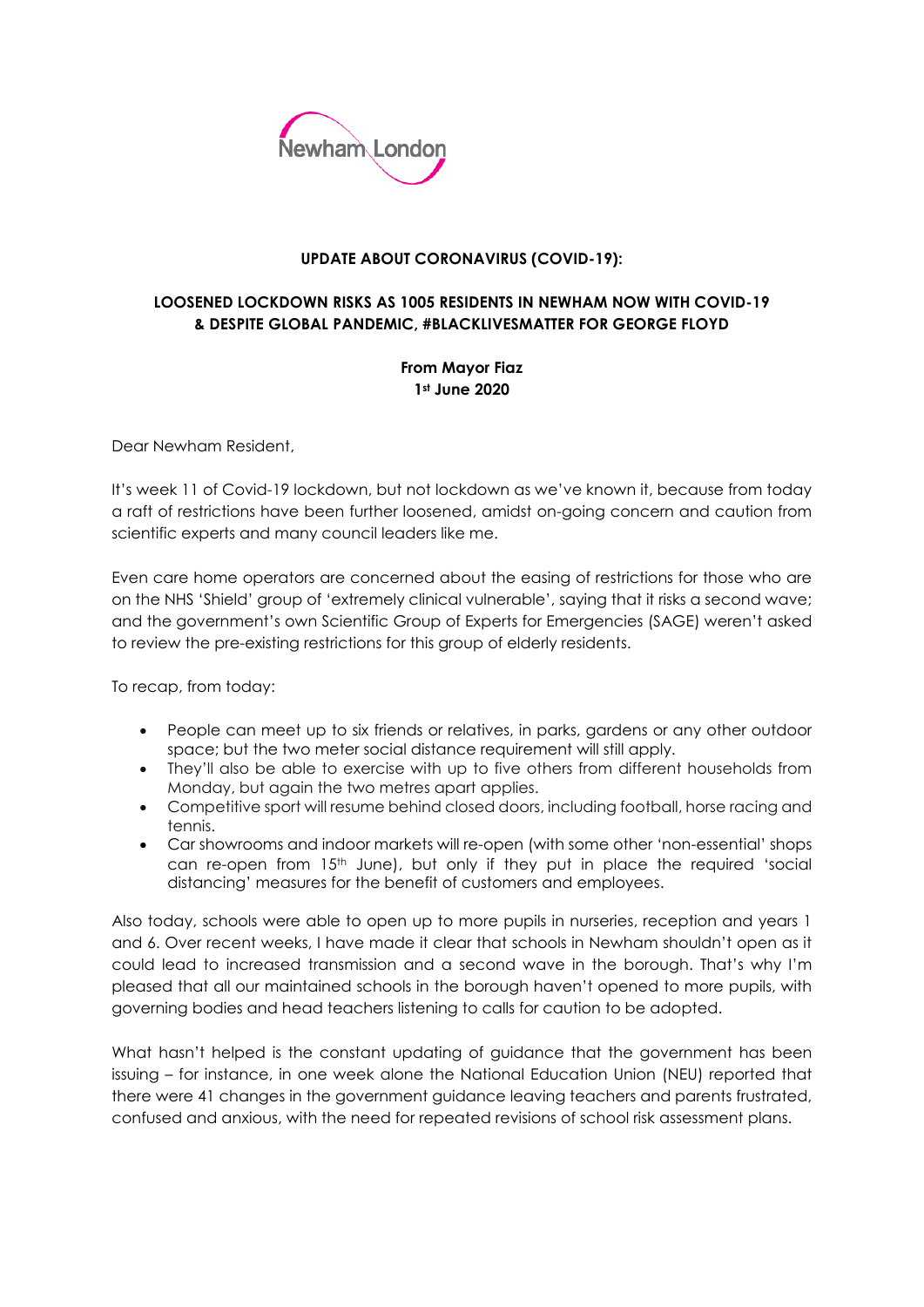If you are a parent or carer, don't feel under pressure to send your child back to school, as the council won't take any action in this current period. The safety of your child, household, school staff and the wider community is too important.

Watch a brilliant video by 5-year old Samuel from West Silvertown (and dad Julio!), who's galvanising a movement of youngsters in Newham to be part of the #TheStayAtHomeKrew so that they can keep safe, along with their families and teachers: [https://youtu.be/-5YtwXO2kK4.](https://youtu.be/-5YtwXO2kK4) You can also follow 'Little Sam' on Facebook here[: https://m.facebook.com/OfficialLittleSam/.](https://m.facebook.com/OfficialLittleSam/)

Today, Public Health England (PHE) published its daily figures, showing that a total of 39,045 people have died, including the 111 people who have tragically passed away in the last 24 hours. So far 276,332 people have been tested positive with Covid-19 in the UK, and 26,989 are from London. Of these, 1005 are from Newham. Tomorrow, we'll find out from the Office of National Statistics how many residents from Newham have died from the 291 I reported last week.

While the coronavirus emergency has completely dominated our front pages for the last few month, this past week I have watched in pain and outrage the video of the death of the unarmed Black American man, George Floyd by police officers in the US state of Minneapolis, after he was arrested outside a shop last Monday. The video recording has been widely circulated showing George Floyd pinned to the floor saying he was in pain and couldn't breathe, begging for his life as a police officer (now charged with murder) continued to kneel on the back of his neck.

The unspeakable horror has sparked large-scale civil unrest in America, despite the Covid-19 pandemic gripping the country, symptomatic of decades of police brutality against African-Americans in the US. It prompted me to re-read the acclaimed story of the *#BlackLivesMatter* movement over the weekend, by journalist Wesley Lowery from the Washington Post titled *'They Can't Kill Us All'*; documenting the emergence of a new generation movement in response to police brutality and inequality in America.

Demanding dignity, human rights and justice for all citizens, the #BlackLivesMatter movement started with death of Michael Brown, the 18-year old teenager from Ferguson back in 2014, with numerous incidents in the intervening period, and now George Floyd. With his brutal killing, the words of Wesley Lowery remain prophetic, as do the hundreds and thousands of voices that preceded him:

*'I am a Black man in America who is often tasked with telling the story of black men and women killed on American streets by those sworn to protect them, but who historically have seen and treated those men, women and children as anything but American. The story didn't start or end on the streets of Ferguson'.* 

George Floyd's killing has unleased unprecedented protest in America, being labelled an 'uprising' as his family urge peaceful protest, and solidarity is being displayed this side of the Atlantic.

In Newham, which as one of the highest ethnic minority communities in the UK, we stand in solidarity with George Floyd's family and friends, the people of Minneapolis, and everyone who continues to challenge racism, discrimination and inequality. As a mark of our solidarity, and to underline our commitment, tomorrow our Town Halls at East Ham and Stratford will be